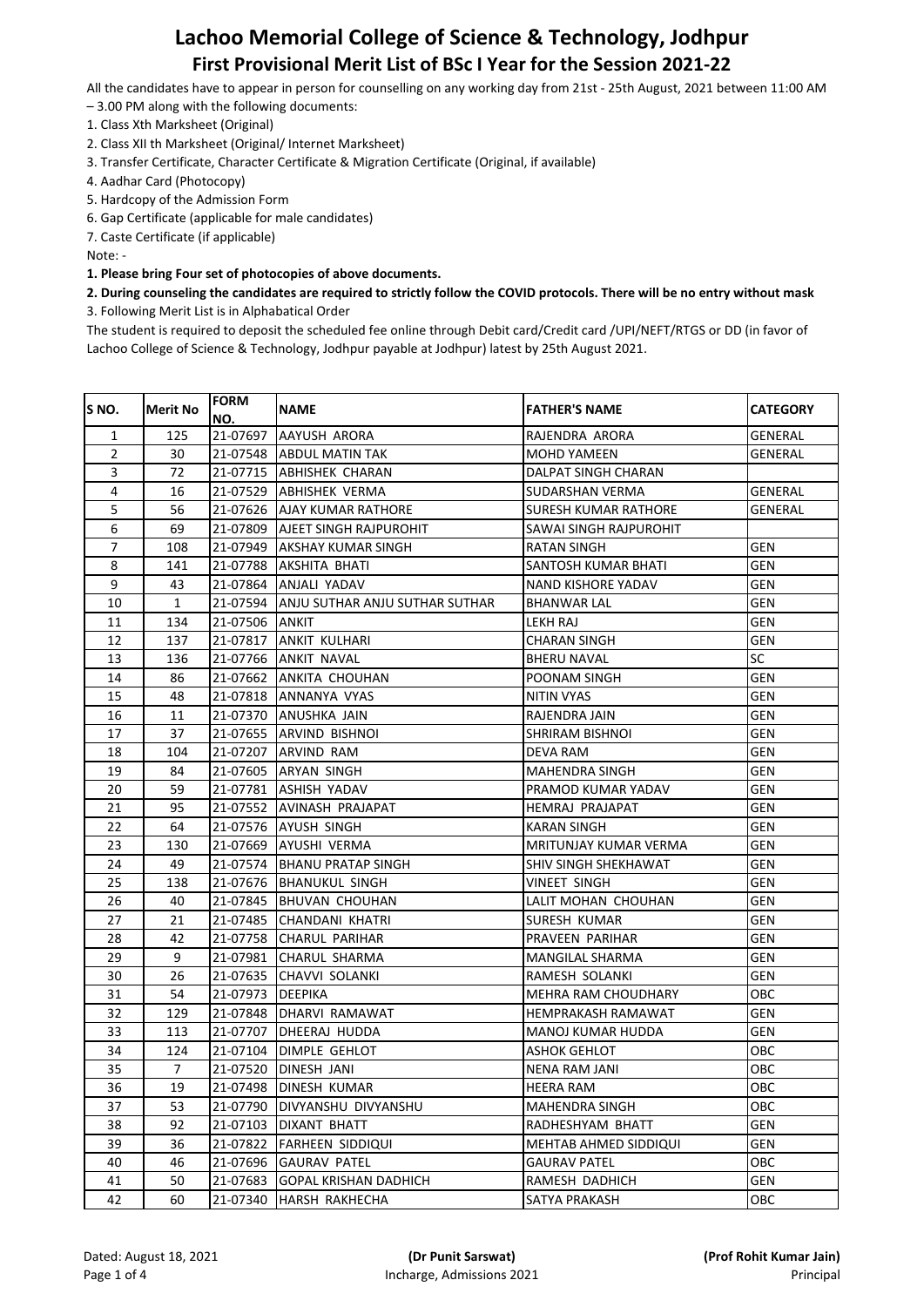All the candidates have to appear in person for counselling on any working day from 21st - 25th August, 2021 between 11:00 AM

- 3.00 PM along with the following documents:
- 1. Class Xth Marksheet (Original)
- 2. Class XII th Marksheet (Original/ Internet Marksheet)
- 3. Transfer Certificate, Character Certificate & Migration Certificate (Original, if available)
- 4. Aadhar Card (Photocopy)
- 5. Hardcopy of the Admission Form
- 6. Gap Certificate (applicable for male candidates)

7. Caste Certificate (if applicable)

Note: -

**1. Please bring Four set of photocopies of above documents.**

### **2. During counseling the candidates are required to strictly follow the COVID protocols. There will be no entry without mask** 3. Following Merit List is in Alphabatical Order

| NO.<br><b>ST</b><br>120<br>21-07764<br>43<br>HARSH RAJ MEENA<br>OM PRAKASH MEENA<br>OBC<br>44<br>109<br>21-07792  <br>HARSHITA JAKHAR<br>CHHOTOO RAM JAKHAR<br>5<br>45<br>ОВС<br>21-07982  HARSHITA PARMAR<br>GAJENDRA KUMAR PARMAR<br>46<br>78<br>GEN<br>21-07934 HARSHITA RATHORE<br>UMED SINGH RATHORE<br><b>ST</b><br>47<br>10<br>21-07922  HEMANT MEENA<br>MANOJ KUMAR MEENA<br>39<br>OBC<br>48<br>21-07794  HEMENDRA SINGH CHARAN<br>VIRENDRA SINGH CHARAN<br>49<br>135<br>21-07737  HIMANSHI CHAUDHARY<br>HANUVANT KUMAR SEERVI<br>овс<br>50<br>GEN<br>131<br>21-07581 HIMANSHI SWAMI<br>BHAWANI SWAMI<br><b>SC</b><br>51<br>115<br>21-07943  HIMANSHU<br>SUKHA RAM<br>52<br>ОВС<br>81<br>21-07483  HIMANSHU SINGH CHAUHAN<br>PAIP SINGH CHAUHAN<br>53<br>77<br>21-07134  JAS VYAS<br>JITENDRA VYAS<br>54<br>OBC<br>13<br>21-07691  JAYDEV POTLIA<br>THANA RAM POTLIA<br>55<br>OBC<br>126<br>21-07589  JITENDER JANGID<br>POORNA RAM JANGID<br>56<br>32<br>OBC<br>21-07773  JITENDRA KUMAR<br>RUPA RAM<br>57<br>OBC<br>114<br>21-07743 KANIKA CHAUDHARY<br>JITENDRA CHAUDHARY<br>58<br>GEN<br>117<br>21-07475 KESHAV RAJPUROHIT<br><b>BABU RAJPUROHIT</b><br><b>ST</b><br>59<br>6<br>21-07927  KHUSHBOO MEENA<br>MANOJ KUMAR MEENA<br>60<br>20<br>ОВС<br>21-07418  KHUSHI PARIHAR<br>DILIP SINGH PARIHAR<br>61<br>GEN<br>106<br>21-07216  KSHITIZ CHOUHAN<br>ANIL CHOUHAN<br>3<br>62<br>OBC<br>21-07874  LAVANYA GIRI<br>SUNIL GIRI GOSWAMI<br>63<br>OBC<br>12<br>21-07639 ILAVNEET ADHA<br>PRITHVIDAN<br>64<br>GEN<br>121<br>21-07138  LAXMI SANKHLA<br>ANAND SINGH SANKHLA<br>65<br>OBC<br>111<br>21-07521  LOKENDRA CHARAN<br>BABUDAN<br>66<br>ОВС<br>133<br>21-07193  LOVE PRAJAPAT<br>DINESH KUMAR PRAJAPAT<br><b>ST</b><br>67<br>85<br>21-07807  MAHENDRA KUMAR<br>GHEWA RAM<br>68<br>GEN<br>45<br>21-07674  MAHESHWAR SINGH DEORA<br>JITENDRA SINGH DEORA<br>69<br>23<br>GEN<br>21-07644  MAHIPAL SINGH<br>HANUWANT SINGH<br>70<br>57<br>GEN<br>21-07638  MAHIPAL SINGH RAJPUROHIT<br>SHANKAR SINGH<br>71<br>47<br>GEN<br>21-07356  MANISH<br>SHARWAN KUMAR<br>72<br>GEN<br>101<br>21-07587  MANSI BIRLA<br>RAJESH BIRLA<br>73<br>GEN<br>80<br>21-07468  MANVENDRA SINGH<br>GAJE SINGH RAJPUROHIT<br>74<br>35<br>21-07608 MAYANK GURJAR<br><b>SBC</b><br>SUSHIL GURJAR<br>75<br>70<br>GEN<br>21-07404  MEHUL MATHUR MATHUR<br>SHAILENDRA MATHUR<br>76<br>63<br>GEN<br>21-07926 IMISBAH SHIRAZI<br>MOHAMMED DILKASH<br>77<br>83<br>DURGA SHANKAR MALHI<br>OBC<br>21-07564 MISHI SHANKAR MALHI<br>GEN<br>78<br>55<br>21-07545 MITALI SINGH PANWAR<br><b>JITENDRA SINGH</b><br>79<br>4<br>21-07978<br>MS DIVYA KUMARI<br>OBC<br>GAJENDRA MALI<br>80<br>17<br>21-07547<br>KHETA RAM<br>OBC<br>MUKESH KUMAR | S <sub>NO</sub> . | <b>Merit No</b> | <b>FORM</b> | <b>NAME</b>  | <b>FATHER'S NAME</b> | <b>CATEGORY</b> |
|----------------------------------------------------------------------------------------------------------------------------------------------------------------------------------------------------------------------------------------------------------------------------------------------------------------------------------------------------------------------------------------------------------------------------------------------------------------------------------------------------------------------------------------------------------------------------------------------------------------------------------------------------------------------------------------------------------------------------------------------------------------------------------------------------------------------------------------------------------------------------------------------------------------------------------------------------------------------------------------------------------------------------------------------------------------------------------------------------------------------------------------------------------------------------------------------------------------------------------------------------------------------------------------------------------------------------------------------------------------------------------------------------------------------------------------------------------------------------------------------------------------------------------------------------------------------------------------------------------------------------------------------------------------------------------------------------------------------------------------------------------------------------------------------------------------------------------------------------------------------------------------------------------------------------------------------------------------------------------------------------------------------------------------------------------------------------------------------------------------------------------------------------------------------------------------------------------------------------------------------------------------------------------------------------------------------------------------------------------------------------------------------------------------------------------------------------------------------------------------------------------------------------------------------------------------------------------------------------------------------------------------------------------------------------------------------------------------------|-------------------|-----------------|-------------|--------------|----------------------|-----------------|
|                                                                                                                                                                                                                                                                                                                                                                                                                                                                                                                                                                                                                                                                                                                                                                                                                                                                                                                                                                                                                                                                                                                                                                                                                                                                                                                                                                                                                                                                                                                                                                                                                                                                                                                                                                                                                                                                                                                                                                                                                                                                                                                                                                                                                                                                                                                                                                                                                                                                                                                                                                                                                                                                                                                      |                   |                 |             |              |                      |                 |
|                                                                                                                                                                                                                                                                                                                                                                                                                                                                                                                                                                                                                                                                                                                                                                                                                                                                                                                                                                                                                                                                                                                                                                                                                                                                                                                                                                                                                                                                                                                                                                                                                                                                                                                                                                                                                                                                                                                                                                                                                                                                                                                                                                                                                                                                                                                                                                                                                                                                                                                                                                                                                                                                                                                      |                   |                 |             |              |                      |                 |
|                                                                                                                                                                                                                                                                                                                                                                                                                                                                                                                                                                                                                                                                                                                                                                                                                                                                                                                                                                                                                                                                                                                                                                                                                                                                                                                                                                                                                                                                                                                                                                                                                                                                                                                                                                                                                                                                                                                                                                                                                                                                                                                                                                                                                                                                                                                                                                                                                                                                                                                                                                                                                                                                                                                      |                   |                 |             |              |                      |                 |
|                                                                                                                                                                                                                                                                                                                                                                                                                                                                                                                                                                                                                                                                                                                                                                                                                                                                                                                                                                                                                                                                                                                                                                                                                                                                                                                                                                                                                                                                                                                                                                                                                                                                                                                                                                                                                                                                                                                                                                                                                                                                                                                                                                                                                                                                                                                                                                                                                                                                                                                                                                                                                                                                                                                      |                   |                 |             |              |                      |                 |
|                                                                                                                                                                                                                                                                                                                                                                                                                                                                                                                                                                                                                                                                                                                                                                                                                                                                                                                                                                                                                                                                                                                                                                                                                                                                                                                                                                                                                                                                                                                                                                                                                                                                                                                                                                                                                                                                                                                                                                                                                                                                                                                                                                                                                                                                                                                                                                                                                                                                                                                                                                                                                                                                                                                      |                   |                 |             |              |                      |                 |
|                                                                                                                                                                                                                                                                                                                                                                                                                                                                                                                                                                                                                                                                                                                                                                                                                                                                                                                                                                                                                                                                                                                                                                                                                                                                                                                                                                                                                                                                                                                                                                                                                                                                                                                                                                                                                                                                                                                                                                                                                                                                                                                                                                                                                                                                                                                                                                                                                                                                                                                                                                                                                                                                                                                      |                   |                 |             |              |                      |                 |
|                                                                                                                                                                                                                                                                                                                                                                                                                                                                                                                                                                                                                                                                                                                                                                                                                                                                                                                                                                                                                                                                                                                                                                                                                                                                                                                                                                                                                                                                                                                                                                                                                                                                                                                                                                                                                                                                                                                                                                                                                                                                                                                                                                                                                                                                                                                                                                                                                                                                                                                                                                                                                                                                                                                      |                   |                 |             |              |                      |                 |
|                                                                                                                                                                                                                                                                                                                                                                                                                                                                                                                                                                                                                                                                                                                                                                                                                                                                                                                                                                                                                                                                                                                                                                                                                                                                                                                                                                                                                                                                                                                                                                                                                                                                                                                                                                                                                                                                                                                                                                                                                                                                                                                                                                                                                                                                                                                                                                                                                                                                                                                                                                                                                                                                                                                      |                   |                 |             |              |                      |                 |
|                                                                                                                                                                                                                                                                                                                                                                                                                                                                                                                                                                                                                                                                                                                                                                                                                                                                                                                                                                                                                                                                                                                                                                                                                                                                                                                                                                                                                                                                                                                                                                                                                                                                                                                                                                                                                                                                                                                                                                                                                                                                                                                                                                                                                                                                                                                                                                                                                                                                                                                                                                                                                                                                                                                      |                   |                 |             |              |                      |                 |
|                                                                                                                                                                                                                                                                                                                                                                                                                                                                                                                                                                                                                                                                                                                                                                                                                                                                                                                                                                                                                                                                                                                                                                                                                                                                                                                                                                                                                                                                                                                                                                                                                                                                                                                                                                                                                                                                                                                                                                                                                                                                                                                                                                                                                                                                                                                                                                                                                                                                                                                                                                                                                                                                                                                      |                   |                 |             |              |                      |                 |
|                                                                                                                                                                                                                                                                                                                                                                                                                                                                                                                                                                                                                                                                                                                                                                                                                                                                                                                                                                                                                                                                                                                                                                                                                                                                                                                                                                                                                                                                                                                                                                                                                                                                                                                                                                                                                                                                                                                                                                                                                                                                                                                                                                                                                                                                                                                                                                                                                                                                                                                                                                                                                                                                                                                      |                   |                 |             |              |                      |                 |
|                                                                                                                                                                                                                                                                                                                                                                                                                                                                                                                                                                                                                                                                                                                                                                                                                                                                                                                                                                                                                                                                                                                                                                                                                                                                                                                                                                                                                                                                                                                                                                                                                                                                                                                                                                                                                                                                                                                                                                                                                                                                                                                                                                                                                                                                                                                                                                                                                                                                                                                                                                                                                                                                                                                      |                   |                 |             |              |                      |                 |
|                                                                                                                                                                                                                                                                                                                                                                                                                                                                                                                                                                                                                                                                                                                                                                                                                                                                                                                                                                                                                                                                                                                                                                                                                                                                                                                                                                                                                                                                                                                                                                                                                                                                                                                                                                                                                                                                                                                                                                                                                                                                                                                                                                                                                                                                                                                                                                                                                                                                                                                                                                                                                                                                                                                      |                   |                 |             |              |                      |                 |
|                                                                                                                                                                                                                                                                                                                                                                                                                                                                                                                                                                                                                                                                                                                                                                                                                                                                                                                                                                                                                                                                                                                                                                                                                                                                                                                                                                                                                                                                                                                                                                                                                                                                                                                                                                                                                                                                                                                                                                                                                                                                                                                                                                                                                                                                                                                                                                                                                                                                                                                                                                                                                                                                                                                      |                   |                 |             |              |                      |                 |
|                                                                                                                                                                                                                                                                                                                                                                                                                                                                                                                                                                                                                                                                                                                                                                                                                                                                                                                                                                                                                                                                                                                                                                                                                                                                                                                                                                                                                                                                                                                                                                                                                                                                                                                                                                                                                                                                                                                                                                                                                                                                                                                                                                                                                                                                                                                                                                                                                                                                                                                                                                                                                                                                                                                      |                   |                 |             |              |                      |                 |
|                                                                                                                                                                                                                                                                                                                                                                                                                                                                                                                                                                                                                                                                                                                                                                                                                                                                                                                                                                                                                                                                                                                                                                                                                                                                                                                                                                                                                                                                                                                                                                                                                                                                                                                                                                                                                                                                                                                                                                                                                                                                                                                                                                                                                                                                                                                                                                                                                                                                                                                                                                                                                                                                                                                      |                   |                 |             |              |                      |                 |
|                                                                                                                                                                                                                                                                                                                                                                                                                                                                                                                                                                                                                                                                                                                                                                                                                                                                                                                                                                                                                                                                                                                                                                                                                                                                                                                                                                                                                                                                                                                                                                                                                                                                                                                                                                                                                                                                                                                                                                                                                                                                                                                                                                                                                                                                                                                                                                                                                                                                                                                                                                                                                                                                                                                      |                   |                 |             |              |                      |                 |
|                                                                                                                                                                                                                                                                                                                                                                                                                                                                                                                                                                                                                                                                                                                                                                                                                                                                                                                                                                                                                                                                                                                                                                                                                                                                                                                                                                                                                                                                                                                                                                                                                                                                                                                                                                                                                                                                                                                                                                                                                                                                                                                                                                                                                                                                                                                                                                                                                                                                                                                                                                                                                                                                                                                      |                   |                 |             |              |                      |                 |
|                                                                                                                                                                                                                                                                                                                                                                                                                                                                                                                                                                                                                                                                                                                                                                                                                                                                                                                                                                                                                                                                                                                                                                                                                                                                                                                                                                                                                                                                                                                                                                                                                                                                                                                                                                                                                                                                                                                                                                                                                                                                                                                                                                                                                                                                                                                                                                                                                                                                                                                                                                                                                                                                                                                      |                   |                 |             |              |                      |                 |
|                                                                                                                                                                                                                                                                                                                                                                                                                                                                                                                                                                                                                                                                                                                                                                                                                                                                                                                                                                                                                                                                                                                                                                                                                                                                                                                                                                                                                                                                                                                                                                                                                                                                                                                                                                                                                                                                                                                                                                                                                                                                                                                                                                                                                                                                                                                                                                                                                                                                                                                                                                                                                                                                                                                      |                   |                 |             |              |                      |                 |
|                                                                                                                                                                                                                                                                                                                                                                                                                                                                                                                                                                                                                                                                                                                                                                                                                                                                                                                                                                                                                                                                                                                                                                                                                                                                                                                                                                                                                                                                                                                                                                                                                                                                                                                                                                                                                                                                                                                                                                                                                                                                                                                                                                                                                                                                                                                                                                                                                                                                                                                                                                                                                                                                                                                      |                   |                 |             |              |                      |                 |
|                                                                                                                                                                                                                                                                                                                                                                                                                                                                                                                                                                                                                                                                                                                                                                                                                                                                                                                                                                                                                                                                                                                                                                                                                                                                                                                                                                                                                                                                                                                                                                                                                                                                                                                                                                                                                                                                                                                                                                                                                                                                                                                                                                                                                                                                                                                                                                                                                                                                                                                                                                                                                                                                                                                      |                   |                 |             |              |                      |                 |
|                                                                                                                                                                                                                                                                                                                                                                                                                                                                                                                                                                                                                                                                                                                                                                                                                                                                                                                                                                                                                                                                                                                                                                                                                                                                                                                                                                                                                                                                                                                                                                                                                                                                                                                                                                                                                                                                                                                                                                                                                                                                                                                                                                                                                                                                                                                                                                                                                                                                                                                                                                                                                                                                                                                      |                   |                 |             |              |                      |                 |
|                                                                                                                                                                                                                                                                                                                                                                                                                                                                                                                                                                                                                                                                                                                                                                                                                                                                                                                                                                                                                                                                                                                                                                                                                                                                                                                                                                                                                                                                                                                                                                                                                                                                                                                                                                                                                                                                                                                                                                                                                                                                                                                                                                                                                                                                                                                                                                                                                                                                                                                                                                                                                                                                                                                      |                   |                 |             |              |                      |                 |
|                                                                                                                                                                                                                                                                                                                                                                                                                                                                                                                                                                                                                                                                                                                                                                                                                                                                                                                                                                                                                                                                                                                                                                                                                                                                                                                                                                                                                                                                                                                                                                                                                                                                                                                                                                                                                                                                                                                                                                                                                                                                                                                                                                                                                                                                                                                                                                                                                                                                                                                                                                                                                                                                                                                      |                   |                 |             |              |                      |                 |
|                                                                                                                                                                                                                                                                                                                                                                                                                                                                                                                                                                                                                                                                                                                                                                                                                                                                                                                                                                                                                                                                                                                                                                                                                                                                                                                                                                                                                                                                                                                                                                                                                                                                                                                                                                                                                                                                                                                                                                                                                                                                                                                                                                                                                                                                                                                                                                                                                                                                                                                                                                                                                                                                                                                      |                   |                 |             |              |                      |                 |
|                                                                                                                                                                                                                                                                                                                                                                                                                                                                                                                                                                                                                                                                                                                                                                                                                                                                                                                                                                                                                                                                                                                                                                                                                                                                                                                                                                                                                                                                                                                                                                                                                                                                                                                                                                                                                                                                                                                                                                                                                                                                                                                                                                                                                                                                                                                                                                                                                                                                                                                                                                                                                                                                                                                      |                   |                 |             |              |                      |                 |
|                                                                                                                                                                                                                                                                                                                                                                                                                                                                                                                                                                                                                                                                                                                                                                                                                                                                                                                                                                                                                                                                                                                                                                                                                                                                                                                                                                                                                                                                                                                                                                                                                                                                                                                                                                                                                                                                                                                                                                                                                                                                                                                                                                                                                                                                                                                                                                                                                                                                                                                                                                                                                                                                                                                      |                   |                 |             |              |                      |                 |
|                                                                                                                                                                                                                                                                                                                                                                                                                                                                                                                                                                                                                                                                                                                                                                                                                                                                                                                                                                                                                                                                                                                                                                                                                                                                                                                                                                                                                                                                                                                                                                                                                                                                                                                                                                                                                                                                                                                                                                                                                                                                                                                                                                                                                                                                                                                                                                                                                                                                                                                                                                                                                                                                                                                      |                   |                 |             |              |                      |                 |
|                                                                                                                                                                                                                                                                                                                                                                                                                                                                                                                                                                                                                                                                                                                                                                                                                                                                                                                                                                                                                                                                                                                                                                                                                                                                                                                                                                                                                                                                                                                                                                                                                                                                                                                                                                                                                                                                                                                                                                                                                                                                                                                                                                                                                                                                                                                                                                                                                                                                                                                                                                                                                                                                                                                      |                   |                 |             |              |                      |                 |
|                                                                                                                                                                                                                                                                                                                                                                                                                                                                                                                                                                                                                                                                                                                                                                                                                                                                                                                                                                                                                                                                                                                                                                                                                                                                                                                                                                                                                                                                                                                                                                                                                                                                                                                                                                                                                                                                                                                                                                                                                                                                                                                                                                                                                                                                                                                                                                                                                                                                                                                                                                                                                                                                                                                      |                   |                 |             |              |                      |                 |
|                                                                                                                                                                                                                                                                                                                                                                                                                                                                                                                                                                                                                                                                                                                                                                                                                                                                                                                                                                                                                                                                                                                                                                                                                                                                                                                                                                                                                                                                                                                                                                                                                                                                                                                                                                                                                                                                                                                                                                                                                                                                                                                                                                                                                                                                                                                                                                                                                                                                                                                                                                                                                                                                                                                      |                   |                 |             |              |                      |                 |
|                                                                                                                                                                                                                                                                                                                                                                                                                                                                                                                                                                                                                                                                                                                                                                                                                                                                                                                                                                                                                                                                                                                                                                                                                                                                                                                                                                                                                                                                                                                                                                                                                                                                                                                                                                                                                                                                                                                                                                                                                                                                                                                                                                                                                                                                                                                                                                                                                                                                                                                                                                                                                                                                                                                      |                   |                 |             |              |                      |                 |
|                                                                                                                                                                                                                                                                                                                                                                                                                                                                                                                                                                                                                                                                                                                                                                                                                                                                                                                                                                                                                                                                                                                                                                                                                                                                                                                                                                                                                                                                                                                                                                                                                                                                                                                                                                                                                                                                                                                                                                                                                                                                                                                                                                                                                                                                                                                                                                                                                                                                                                                                                                                                                                                                                                                      |                   |                 |             |              |                      |                 |
|                                                                                                                                                                                                                                                                                                                                                                                                                                                                                                                                                                                                                                                                                                                                                                                                                                                                                                                                                                                                                                                                                                                                                                                                                                                                                                                                                                                                                                                                                                                                                                                                                                                                                                                                                                                                                                                                                                                                                                                                                                                                                                                                                                                                                                                                                                                                                                                                                                                                                                                                                                                                                                                                                                                      |                   |                 |             |              |                      |                 |
|                                                                                                                                                                                                                                                                                                                                                                                                                                                                                                                                                                                                                                                                                                                                                                                                                                                                                                                                                                                                                                                                                                                                                                                                                                                                                                                                                                                                                                                                                                                                                                                                                                                                                                                                                                                                                                                                                                                                                                                                                                                                                                                                                                                                                                                                                                                                                                                                                                                                                                                                                                                                                                                                                                                      |                   |                 |             |              |                      |                 |
|                                                                                                                                                                                                                                                                                                                                                                                                                                                                                                                                                                                                                                                                                                                                                                                                                                                                                                                                                                                                                                                                                                                                                                                                                                                                                                                                                                                                                                                                                                                                                                                                                                                                                                                                                                                                                                                                                                                                                                                                                                                                                                                                                                                                                                                                                                                                                                                                                                                                                                                                                                                                                                                                                                                      |                   |                 |             |              |                      |                 |
|                                                                                                                                                                                                                                                                                                                                                                                                                                                                                                                                                                                                                                                                                                                                                                                                                                                                                                                                                                                                                                                                                                                                                                                                                                                                                                                                                                                                                                                                                                                                                                                                                                                                                                                                                                                                                                                                                                                                                                                                                                                                                                                                                                                                                                                                                                                                                                                                                                                                                                                                                                                                                                                                                                                      |                   |                 |             |              |                      |                 |
|                                                                                                                                                                                                                                                                                                                                                                                                                                                                                                                                                                                                                                                                                                                                                                                                                                                                                                                                                                                                                                                                                                                                                                                                                                                                                                                                                                                                                                                                                                                                                                                                                                                                                                                                                                                                                                                                                                                                                                                                                                                                                                                                                                                                                                                                                                                                                                                                                                                                                                                                                                                                                                                                                                                      |                   |                 |             |              |                      |                 |
|                                                                                                                                                                                                                                                                                                                                                                                                                                                                                                                                                                                                                                                                                                                                                                                                                                                                                                                                                                                                                                                                                                                                                                                                                                                                                                                                                                                                                                                                                                                                                                                                                                                                                                                                                                                                                                                                                                                                                                                                                                                                                                                                                                                                                                                                                                                                                                                                                                                                                                                                                                                                                                                                                                                      | 81                | 29              | 21-07321    | MUKESH KUMAR | JEEVA RAM            | OBC             |
| 82<br>91<br>OBC<br>21-07884<br>MUKTASHREE JANGID<br>TULSIRAM SHARMA                                                                                                                                                                                                                                                                                                                                                                                                                                                                                                                                                                                                                                                                                                                                                                                                                                                                                                                                                                                                                                                                                                                                                                                                                                                                                                                                                                                                                                                                                                                                                                                                                                                                                                                                                                                                                                                                                                                                                                                                                                                                                                                                                                                                                                                                                                                                                                                                                                                                                                                                                                                                                                                  |                   |                 |             |              |                      |                 |
| SC<br>83<br>73<br>21-07957<br>MUMAL<br>YUDHISTER                                                                                                                                                                                                                                                                                                                                                                                                                                                                                                                                                                                                                                                                                                                                                                                                                                                                                                                                                                                                                                                                                                                                                                                                                                                                                                                                                                                                                                                                                                                                                                                                                                                                                                                                                                                                                                                                                                                                                                                                                                                                                                                                                                                                                                                                                                                                                                                                                                                                                                                                                                                                                                                                     |                   |                 |             |              |                      |                 |
| 84<br>119<br>21-07975<br>MUSKAN JAIN<br>UMESH RAJ JAIN<br>GEN                                                                                                                                                                                                                                                                                                                                                                                                                                                                                                                                                                                                                                                                                                                                                                                                                                                                                                                                                                                                                                                                                                                                                                                                                                                                                                                                                                                                                                                                                                                                                                                                                                                                                                                                                                                                                                                                                                                                                                                                                                                                                                                                                                                                                                                                                                                                                                                                                                                                                                                                                                                                                                                        |                   |                 |             |              |                      |                 |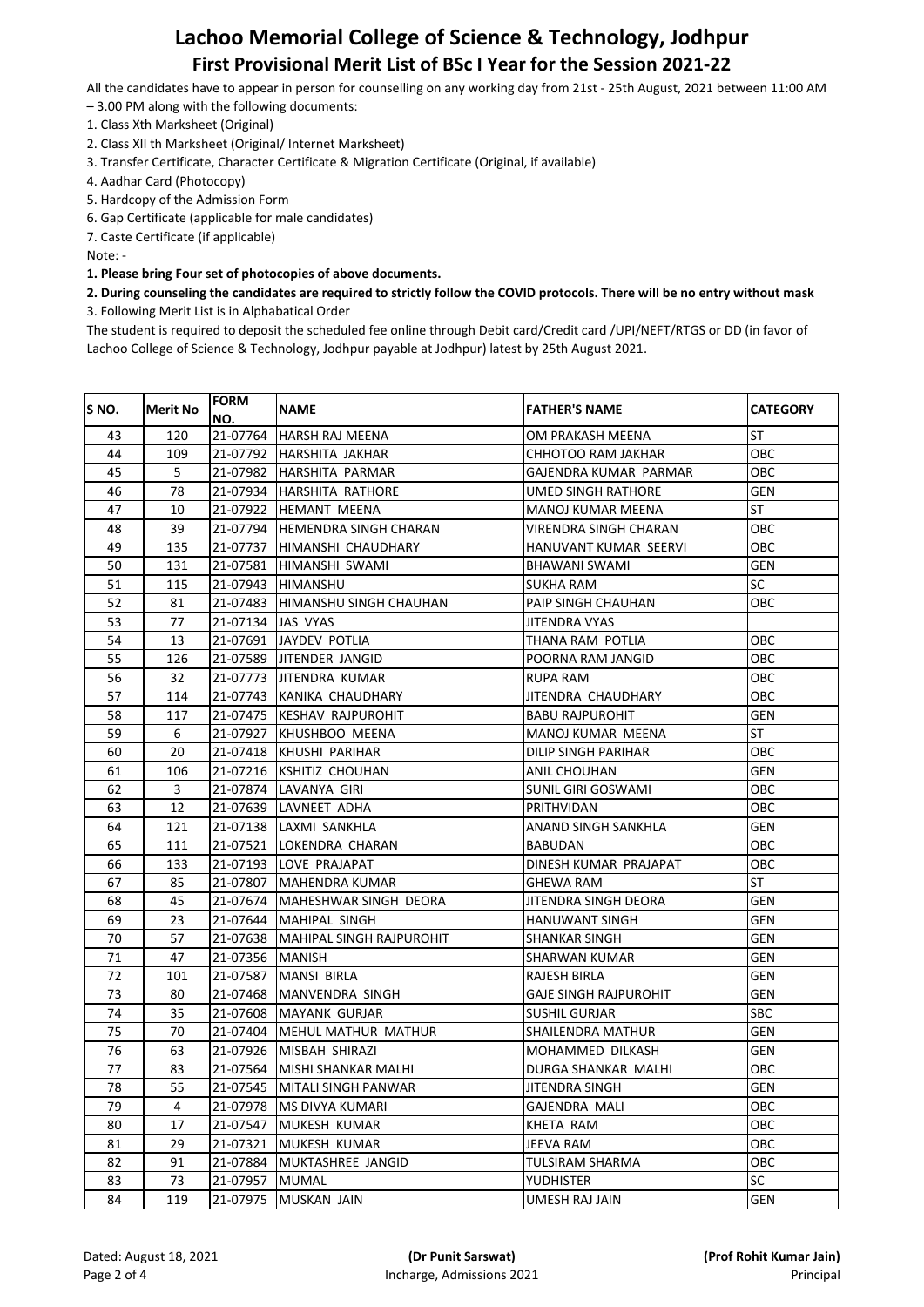All the candidates have to appear in person for counselling on any working day from 21st - 25th August, 2021 between 11:00 AM

- 3.00 PM along with the following documents:
- 1. Class Xth Marksheet (Original)
- 2. Class XII th Marksheet (Original/ Internet Marksheet)
- 3. Transfer Certificate, Character Certificate & Migration Certificate (Original, if available)
- 4. Aadhar Card (Photocopy)
- 5. Hardcopy of the Admission Form
- 6. Gap Certificate (applicable for male candidates)

7. Caste Certificate (if applicable)

Note: -

**1. Please bring Four set of photocopies of above documents.**

### **2. During counseling the candidates are required to strictly follow the COVID protocols. There will be no entry without mask** 3. Following Merit List is in Alphabatical Order

| S <sub>NO</sub> . | <b>Merit No</b> | <b>FORM</b><br>NO. | <b>NAME</b>                         | <b>FATHER'S NAME</b>         | <b>CATEGORY</b> |
|-------------------|-----------------|--------------------|-------------------------------------|------------------------------|-----------------|
| 85                | 82              | 21-07675           | <b>NARPAT CHOUDHARY</b>             | GHAMANDA RAM                 | <b>OBC</b>      |
| 86                | 67              |                    | 21-07392 INATHEL CHOUHAN            | JITENDRA SINGH CHOUHAN       | <b>OBC</b>      |
| 87                | 28              | 21-07417           | NIHARIKA JAKHAR                     | B L JAKHAR                   | GEN             |
| 88                | 79              | 21-07278           | NIHARIKA SHEKHAWAT                  | RAVINDRA SINGH SHEKHAWAT     | GEN             |
| 89                | 27              | 21-07769           | NIKITA BARAHATH                     | VIKRAM PAL BARAHATH          |                 |
| 90                | 103             |                    | 21-07555 INIKITA VISHNOI            | NAINA RAM VISHNOI            | <b>GEN</b>      |
| 91                | 90              |                    | 21-07175 INISHA CHOUDHARY           | UDA RAM CHOUDHARY            | <b>GEN</b>      |
| 92                | 31              |                    | 21-07722 PAPPU SINGH                | NARPAT SINGH                 | GENERAL         |
| 93                | 142             | 21-07896           | POONAM VYAS                         | OM VYAS                      | GEN             |
| 94                | 87              |                    | 21-07733 PRADEEP GODARA             | UMAIDRAM GODARA              | GEN             |
| 95                | 2               | 21-07805           | PREETI SAINI                        | GEERU RAM                    | GEN             |
| 96                | 41              | 21-07689           | PREETI SINGH SANKHLA                | VIKRAM SINGH SANKHLA         | GEN             |
| 97                | 139             | 21-07523           | PREKSHA BHATI                       | GAJENDRA BHATI               | GEN             |
| 98                | 116             | 21-07603           | PRIYA CHOUDHARY                     | PRATAP SINGH                 | GEN             |
| 99                | 18              | 21-07632           | PURSHOTAM GAUR                      | OMPRAKASH SHARMA             | GEN             |
| 100               | 68              |                    | 21-07718 PURUSHOTAM SOU             | PUKHRAJ SOU                  | GEN             |
| 101               | 34              | 21-07643           | PUSHPENDRA SINGH PARMAR             | MOHAN SINGH                  | GEN             |
| 102               | 140             | 21-07892           | RADHIKA PHANFAT                     | DEVENDRA PHANFAT             | GENERAL         |
| 103               | 123             | 21-07393           | RAGHVENDRA SINGH                    | AASHISH P SINGH              | GEN             |
| 104               | 110             | 21-07341           | RAJESH RAJPUROHIT                   | SURESH KUMAR                 |                 |
| 105               | 89              | 21-07634           | <b>RAJYA SHREE</b>                  | SHRAWAN SINGH                | GEN             |
| 106               | 65              | 21-07377           | RAKESH KUMAR                        | KHAWARA RAM                  |                 |
| 107               | 14              | 21-07796           | RAM PRAJAPAT                        | SURENDRA PRAJAPAT            | GEN             |
| 108               | 62              | 21-07741           | RAMESH GODARA                       | MEHARA GODARA                | GEN             |
| 109               | 112             |                    | 21-07241  RIDHIMA SEN               | TAPAS SEN                    | GEN             |
| 110               | 99              |                    | 21-07755 ROHIT NAMA                 | JAGA RAM                     | <b>SC</b>       |
| 111               | 132             |                    | 21-07860 SABA RAO                   | MOHD ARIF RAO                | GEN             |
| 112               | 71              |                    | 21-07960 SAKSHI CHAMPAWAT           | PARWAT SINGH                 | GEN             |
| 113               | 122             | 21-07744 SANJANA   |                                     | NATHMAL MAHARIYA             | GEN             |
| 114               | 100             |                    | 21-07628 SARWAN SINGH               | MOHAN SINGH                  | GEN             |
| 115               | 22              |                    | 21-07726 SAURABH GURNANI            | HARISH GURNANI               | GEN             |
| 116               | 128             |                    | 21-07777 SAWAI SINGH BARHATH        | DEVI DAN BARHATH             | GEN             |
| 117               | 97              |                    | 21-07656 SHIVAM BOHRA               | RAMESH BOHRA                 | GEN             |
| 118               | 44              |                    | 21-07617 ISHIVANI GURJAR            | KRISHAN PRAKASH GURJAR       | GEN             |
| 119               | 38              |                    | 21-07878 SIDHARTH JITENDRA VAISHNAV | JITENDRA VAISHNAV            | GEN             |
| 120               | 118             |                    | 21-07504 SNEHA SOLANKI              | KHEM RAJ SOLANKI             |                 |
| 121               | 51              | 21-07866           | <b>SUJAL SUTHAR</b>                 | MADAN LAL SUTHAR             | <b>GEN</b>      |
| 122               | 88              | 21-07363           | <b>SUMER DAN</b>                    | KARNI                        | <b>GEN</b>      |
| 123               | 66              | 21-07573           | <b>SUMIT DADHICH</b>                | SOHAN LAL                    | <b>GEN</b>      |
| 124               | 98              | 21-07969           | <b>SURYA PRATAP SINGH</b>           | BHANWER PARIHAR              | GEN             |
| 125               | 94              | 21-07636           | SURYA SINGH RATHORE                 | <b>BHANWAR SINGH RAHTORE</b> | GEN             |
| 126               | 96              | 21-07747           | <b>TANVI KASHYAP</b>                | KAMAL KASHYAP                | <b>GEN</b>      |